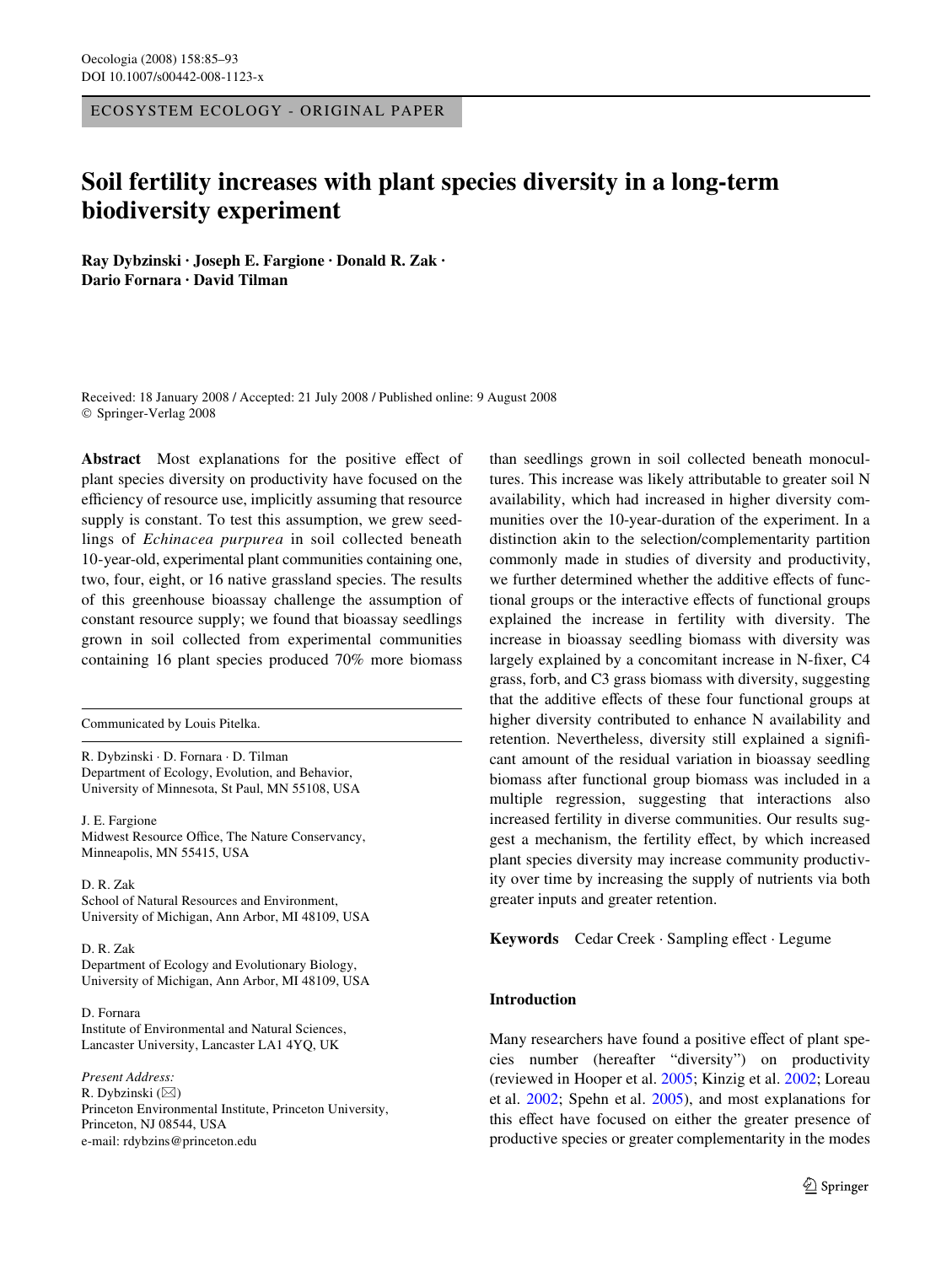and timing of resource consumption in diverse communities (Huston [1997](#page-8-4); Loreau and Hector [2001;](#page-8-5) Tilman et al. [1997b](#page-8-6), [2001\)](#page-8-7). However, an additional mechanistic distinction can be made between the effect of diversity on resource consumption and on resource supply. A positive effect of diversity on resource supply, (i.e., a "fertility effect"), might be expected to amplify the observed positive effect of diversity on plant productivity through time, and, like effects of diversity on resource consumption, may be driven by the greater likelihood of including particular traits at higher diversity, the greater likelihood of interactions between particular traits at higher diversity, or a combination of these. However, there is limited evidence for increased soil fertility beneath species-rich plant communities (Balvanera et al. [2006](#page-7-0); Zak et al. [2003\)](#page-8-8) because most biodiversity experiments have not been conducted long enough for such an effect to manifest.

Composition and diversity may affect fertility through differential species effects on nutrient inputs. Plants that form associations with N-fixing bacteria (hereafter "N-fixers") may increase soil N availability. Like every functional group, N-fixers are more likely to be present in diverse communities (Huston [1997](#page-8-4); Spehn et al. [2002;](#page-8-9) Tilman et al. [2001](#page-8-7)). Diverse plots may also promote microbial communities that mineralize a larger fraction of recalcitrant organic N (Zak et al.  $2003$ ), effectively increasing inputs of this growth-limiting nutrient, or they may support or attract greater consumer biomass and thus receive higher levels of labile inputs through frass or feces.

Composition and diversity may also affect fertility through differential species effects on nutrient retention. Importantly, the high root biomass of some grasses and the overall greater average root biomass of diverse plots may promote the retention of N by preventing leaching (Scherer-Lorenzen et al. [2003](#page-8-10); Tilman et al. [1996](#page-8-11)). Additionally, interspecific differences may interact to reduce nutrient losses, such that diverse communities retain more nutrients. For example, species differ in their phenology, depth, and form  $(e.g., NO<sub>3</sub><sup>-</sup> vs. NH<sub>4</sub><sup>+</sup>)$  of nutrient uptake (McKane et al. [1990](#page-8-12), [2002](#page-8-13)) such that diverse plots are expected to more completely capture nutrients through time and space and across different nutrient forms. Other interspecific differences may affect soil fertility: for instance, differences in stoichiometry (Reich and Oleksyn [2004](#page-8-14)) may affect rates of nutrient recycling (Wedin and Tilman [1990](#page-8-15)), and the effects of specialized enemies and mutualists (Bartelt-Ryser et al. [2005;](#page-7-1) Klironomos [2003](#page-8-16); Knops et al. [1999](#page-8-17); Mitchell et al. [2002](#page-8-18)) may indirectly affect nutrient inputs or retention by affecting species composition.

In a long-term biodiversity experiment established on low-N, sandy soil, Zak et al*.* [\(2003\)](#page-8-8) demonstrated that some of the microbial processes that affect resource supply were positively affected by plant species diversity. For example,

soil beneath high-diversity plant communities had greater microbial biomass and respiration than low-diversity communities, largely due to increased plant biomass (and hence litter) in the high-diversity communities (Zak et al. [2003](#page-8-8)). However, increased plant biomass could not completely explain an increase in N mineralization associated with higher diversity communities (Zak et al. [2003\)](#page-8-8), indicating that plant diversity increases mineralization rates, and hence soil fertility, by mechanisms beyond those associated with increased biomass. Moreover, they and others have demonstrated that higher diversity communities in the same experiment have more N in plant pools than lower diversity communities, consistent with the idea that soil fertility increases with plant diversity (Fargione et al. [2007](#page-8-19); Zak et al. [2003](#page-8-8)).

Here, using data from the same long-term field experiment, we:  $(1)$  test for a "fertility effect"—the positive effect of plant diversity on soil fertility (Zak et al. [2003](#page-8-8))—using additional measures of fertility; and (2) determine whether the additive effects of species traits ("additive fertility effects"), the interaction of species traits ("interactive fertility effects"), or both are responsible. Because plant growth is an integrated measure of soil nutrient availability, we used a seedling bioassay to assess how plant diversity influences the fertility of soil beneath species-poor and speciesrich plant communities. In addition, we include total soil N and N mineralization as additional measures of soil fertility in our analyses.

The mechanisms affecting productivity across diversity gradients are now routinely partitioned into selection and complementarity effects (e.g., Lanta and Leps [2007](#page-8-20); Polley et al. [2007](#page-8-21); Spehn et al. [2005\)](#page-8-3). Unfortunately, it is not possible to partition the effects on soil fertility in the same way because, unlike a species' biomass in mixture, a species' contribution to soil fertility in mixture cannot be directly measured. Nevertheless, we present an analysis in the spirit of the selection/complementarity distinction by ascribing fertility effects to the additive effect of species traits (analogous to selection) and the interactive effect of species traits (analogous to complementarity).

We based our test on the assumptions that: (1) additive and interactive effects completely explain the overall effect of diversity on soil fertility, and (2) the additive effect of a functional group on soil fertility is linearly related to its biomass. It follows from these two assumptions that interactive effects on soil fertility would be revealed by significant effects of diversity after statistically controlling for functional group biomass. For example, both N-fixer biomass and C4 grass biomass increased with diversity in our experiment due to overyielding and their greater likelihood of being included in higher diversity plots (see ["Results"](#page-3-0) and Fargione et al.  $2007$ ). If N-fixer biomass and N retention from C4 grasses were the only factors that affected soil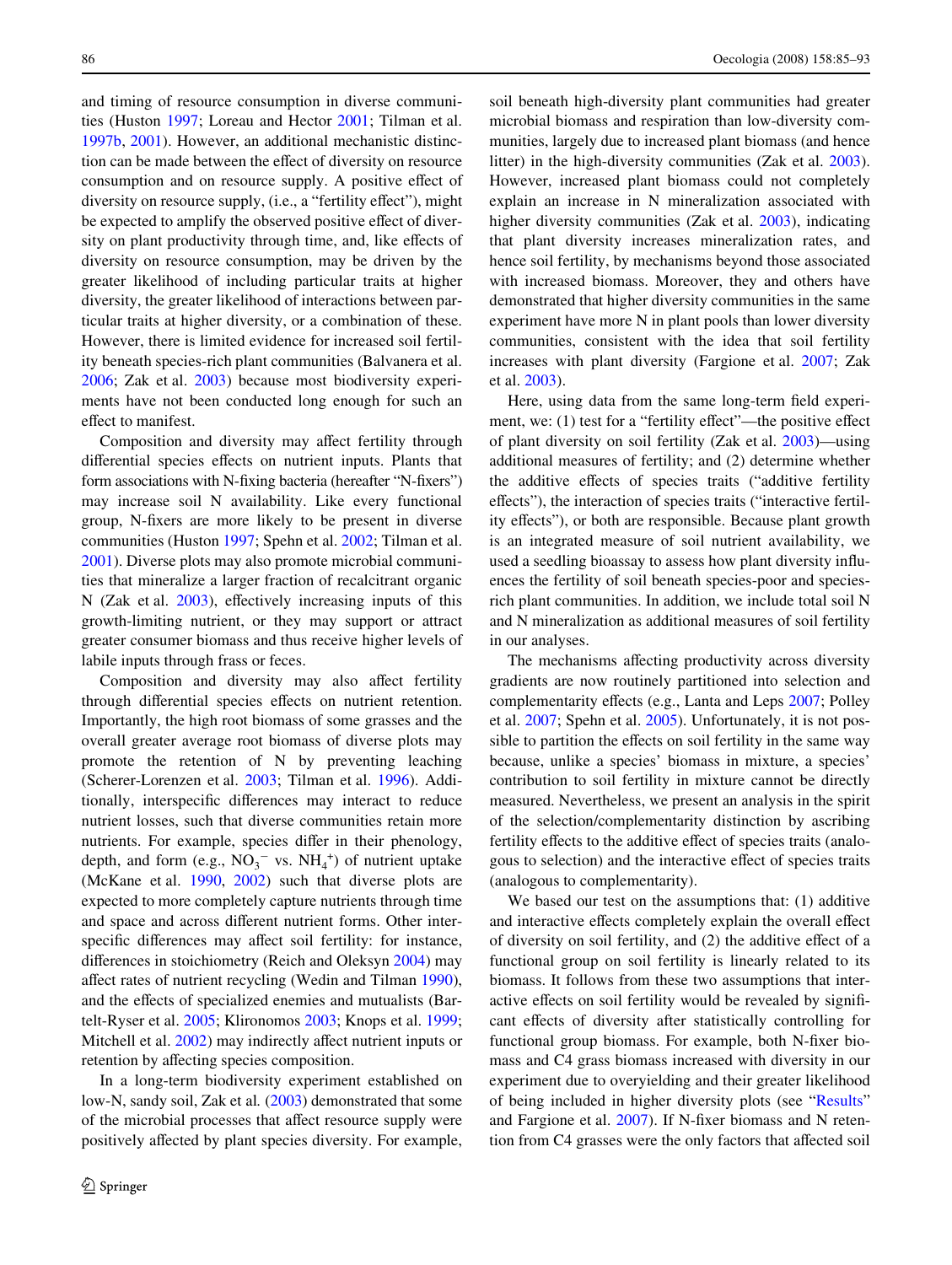fertility, then the greater fertility of diverse plots would be completely explained by their greater N-fixer biomass and C4 grass biomass; these would represent additive fertility effects akin to selection. Alternatively, if there were an interaction between these or other functional groups on fertility akin to complementarity, then diversity should explain a significant amount of the residual variation in fertility after statistically controlling for functional group biomass because the opportunities for interactions would increase with diversity (Loreau and Hector [2001\)](#page-8-5).

One caveat to our reasoning is that, in addition to being the cause of fertility, functional group biomass is also expected to respond to fertility (Gross and Cardinale [2007\)](#page-8-22). Thus, it is possible that increases in fertility that were originally caused by the additive effects of one functional group may have contributed to increased biomass of a second functional group, which our test would ascribe to the additive effects of the second functional group. Similarly, it is possible that increases in fertility caused by interactions may have contributed to increased functional group biomass, which our test would ascribe to additive effects. As a result, our test may be liberal for detecting additive effects and conservative for detecting interactive effects, a characteristic shared with other tests of biodiversity effects (Loreau [1998](#page-8-23)).

### **Materials and methods**

## Biodiversity field experiment

Our biodiversity experiment is located at Cedar Creek Natural History Area (CCNHA) in east central Minnesota. It is situated on a glacial outwash plain with soil that is low in N and mainly composed of fine and medium-textured sand (Grigal et al. [1974;](#page-8-24) Tilman [1984\)](#page-8-25). Experimental additions of N, P, K, Ca, and Mg have shown that N is the only limiting nutrient (Tilman [1984](#page-8-25)) during grassland succession. In the summer of 1993, a former pasture was treated with herbicide, burned, and bulldozed to remove the top 6–8 cm of A horizon soil to reduce the seed bank. Soil was then plowed and harrowed. In the spring of 1994, one hundred and sixty-eight  $81-m^2$  plots were seeded to contain one, two, four, eight, or 16 randomly selected perennial grassland species from a pool of four C4 grasses, four C3 grasses, four N-fixers, four forbs, and two woody species. Plots were weeded 2–4 times a summer to maintain the diversity gradient and burned every spring, before new growth occurred, to prevent aboveground litter accumulation. Further details on the experiment can be found in Tilman et al. ([1997a](#page-8-26), [2001](#page-8-7)) and at the CCNHA website [\(http://](http://www.cedarcreek.umn.edu/research/exper/e120) [www.cedarcreek.umn.edu/research/exper/e120\)](http://www.cedarcreek.umn.edu/research/exper/e120).

We analyzed total N in soil collected from each plot in 1994 (after field preparations were completed but before the experiment was seeded), 2004, and 2006. Each time, seven cores (2 cm diameter, 20 cm deep) were collected in each plot. The samples from each plot were pooled, dried, homogenized, and analyzed with a Costech 4010 total C&N analyzer (Costech Analytical Technologies, Valencia, Calif.). "Initial total soil N" is the average of two separate analyses on the 1994 soil. "Final total soil N" is the average of the 2004 and 2006 analyses. Where we use a measure of total soil N as a response variable, we use "change in total soil  $N$ " (final minus initial total soil  $N$ ) to control for differences in initial soil N.

We used gross N mineralization data measured in rootfree lab incubations from 113 of our experimental plots as reported by Zak et al. ([2003\)](#page-8-8). Net mineralization is the difference between gross mineralization and microbial immobilization. Microbial immobilization was not affected by the diversity gradient (Zak et al. [2003](#page-8-8)), and hence the increase in gross N mineralization across the diversity gradient indicates an increase in net N mineralization (Zak et al.  $2003$ ). To reflect this, we subsequently refer to gross N mineralization simply as "N mineralization". In our experiment,  $N$  mineralization and total  $N$  were significantly and positively correlated (Pearson  $r = 0.438$ ,  $P < 0.0001$ ).

Aboveground biomass was collected in 2003 in a  $0.1-m \times 6$ -m area in each plot; harvested tissue was sorted by species, dried, and weighed. The aboveground biomasses of species within each functional group were totaled within each plot for our analyses (e.g., the biomasses of all C4 grass species in a plot were summed to provide "C4 grass biomass" for that plot). Root biomass was measured in monocultures in 2003 by collecting, cleaning, and drying 24 root cores (5 cm diameter, 30 cm deep) per plot. We present the average monoculture root biomass by functional group.

## Greenhouse seedling bioassay

In June 2004, we collected eight soil cores (2 cm diameter, 10 cm deep) from each plot (168 plots total) after removing residual litter from the soil surface. The soil from each plot was pooled, homogenized, sieved in a field-moist state, and placed in a pot (3.5 cm diameter, 20.5 cm deep with free drainage). The potted soil remained in a greenhouse unwatered until January 2005, when pre-germinated seeds of the native prairie perennial *Echinacea purpurea* were planted into each pot. We chose *E. purpurea* because no members of its genus are present at CCNHA, reducing the chance that host-specific, soil-borne biota might influence the results.

The seedlings were grown under full natural sunlight in a greenhouse, watered daily, and randomly repositioned weekly. After 9 weeks, seedlings were harvested, roots were washed, and aboveground and belowground biomass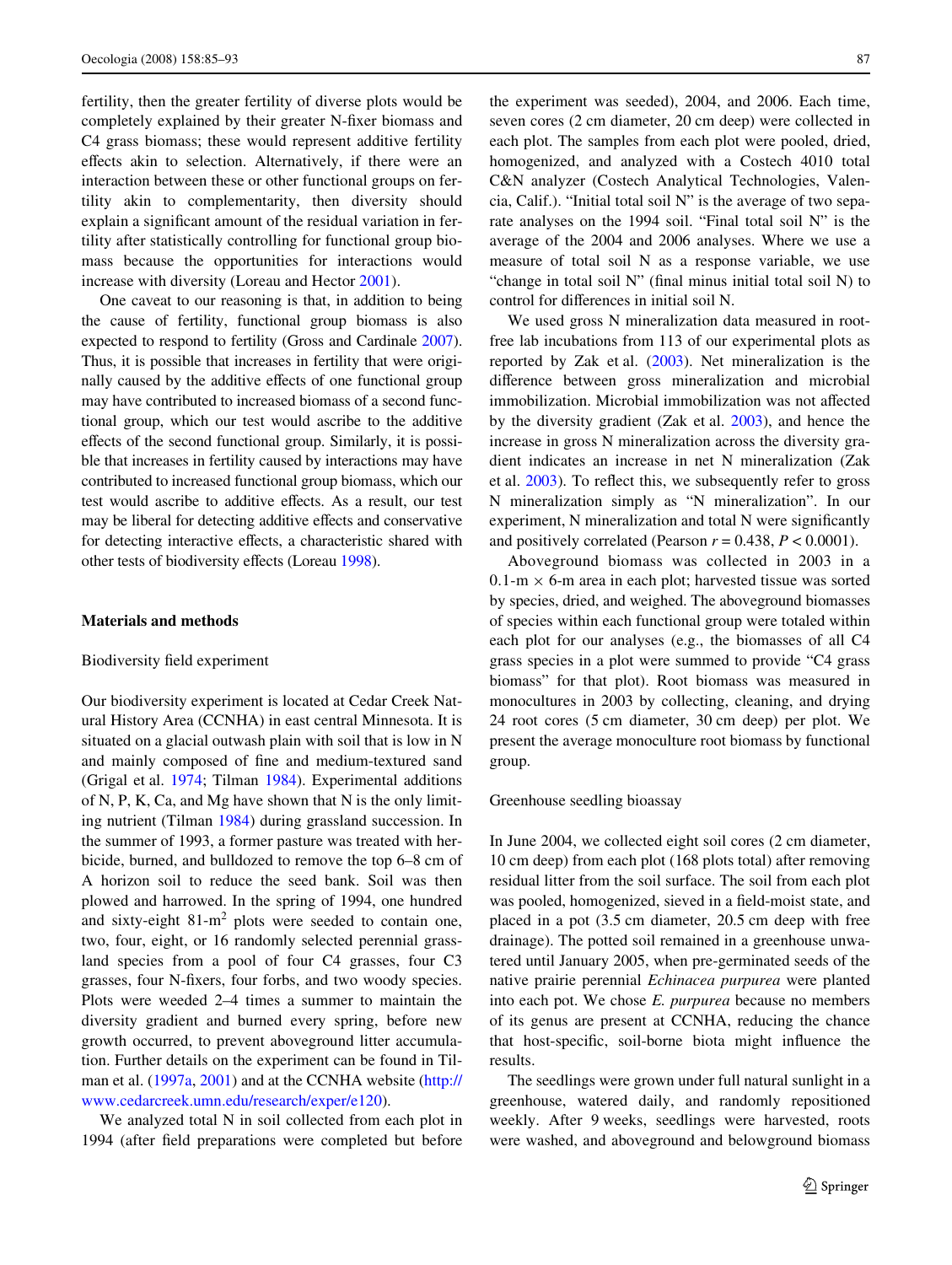was dried and weighed. Ten of the 168 seedlings failed to establish initially; these were replanted and harvested with a 3-week delay. There was no relationship  $(P > 0.44)$ between seedling failure and other variables, including diversity, initial or final total soil N, or functional group composition/presence/absence of the plots from which we obtained soil for this greenhouse experiment.

## Analysis

Following Fargione et al. ([2007\)](#page-8-19) and others (Fornara and Tilman [2008;](#page-8-27) Tilman et al. [2006\)](#page-8-28), we omitted low-diversity plots that contained woody species because, in contrast to our other functional groups, their aboveground biomass did not provide an estimate of annual productivity. Four monocultures and seven bicultures were removed from analyses, leaving 157 plots. Higher diversity plots had disproportionately low woody species densities (visual inspection of entire plots seldom revealed any individuals) and so remained in the analyses.

For analyses that separated plots by whether or not N-fixers were present in them, all 35 plots planted to 16 species were omitted because they all contained N-fixers by design. The fraction of plots containing N-fixers at other diversity levels were: one species 10/35, two species 14/28, four species 22/29, eight species 27/30. The predictor variable "N-fixer presence" is a nominal variable with two categories: "N-fixers present" and "N-fixers absent".

We used JMP (Version 6.0.3. SAS Institute, Cary, N.C., 1989–2006) to perform sequential, type I multiple regressions. In analyses where it was appropriate, initial total soil N was entered as the first predictor variable to statistically control for the effects of between-plot heterogeneity that existed before the long-term biodiversity experiment was established. For analyses that included the biomass of all four functional groups as predictor variables to test for additive fertility effects, we entered them in the order: N-fixer, C4 grass, forb, and C3 grass. N-fixers were entered first because they have the most obvious and direct influence on N supply. The order of non-N-fixing species was in descending order of average monoculture root biomass (see ["Results"](#page-3-0)) because of the demonstrated effect of root biomass on nutrient retention (Scherer-Lorenzen et al. [2003\)](#page-8-10).

For all analyses, we comment on the statistical significance of the results when one-species plots were omitted. In all analyses, bioassay seedling biomass was square-root transformed to meet statistical assumptions and diversity was  $log<sub>2</sub>$  transformed to improve fits. Prior to analysis, we standardized each predictor and response variable by subtracting its mean from all observed values and then dividing by its SD. This procedure provided parameter estimates in a common unit of 1 SD for each variable so that slopes could be meaningfully compared across predictors. All other statistics (e.g., *P*-values,  $R^2$ -values) were unaffected by standardization.

#### <span id="page-3-0"></span>**Results**

Our three measures of soil fertility were bioassay seedling biomass, change in total soil N over 11 years, and N mineralization. All three increased significantly with the plant species number (hereafter "diversity") of the soil in which they were measured (three separate regressions: bioassay seedling biomass,  $F_{1, 155} = 26.67$ ,  $P < 0.0001$ ; change in total soil N,  $F_{1, 155} = 11.25$ ,  $P = 0.0010$ ; *N* mineralization,  $F_{1, 104} = 33.57$ , *P* < 0.0001; Fig. [1](#page-4-0)). When one-species plots were omitted from the regressions, all three regressions remained statistically significant with positive slope (not shown).

Plots in which N-fixers were present tended to produce a greater response in bioassay seedling biomass, total soil N, and N mineralization when compared with plots in which N-fixers were absent (see dashed lines Fig. [1](#page-4-0) and statistics Table [1](#page-5-0); analysis excluded all 35 plots that were planted to 16 species, which by design always contained N-fixers). Nevertheless, even after controlling for the presence of N-fixers, diversity remained a significant predictor of seedling biomass and N mineralization and a marginally nonsignificant predictor of final total soil N (again, excluding 16-species plots; Table [1\)](#page-5-0).

The monoculture root biomasses of our four functional groups decreased in the order: C4 grasses, N-fixers, forbs, and C3 grasses (Table  $2$ ). The biomasses of N-fixers and C4 grasses were positively and significantly correlated with diversity (Table [2](#page-6-0)). This occurred, in part, because the likelihood that a given plot would contain members of a given functional group increased with diversity and, in part, because species tended to overyield at higher diversity (Tilman et al.  $2001$ ). The effects of N-fixer biomass and C4 grass biomass on bioassay seedling biomass, change in total soil N, and N mineralization were highly significant and had higher standardized estimates than either of the other two functional groups or diversity (Table [3](#page-6-1)). The effects of forb biomass and C[3](#page-6-1) grass biomass were less significant (Table  $3$ ), which remained true even when forb biomass and C3 grass biomass were placed before N-fixer biomass and C4 grass biomass in otherwise identical type I hierarchical multiple regressions  $(0.0009 < P < 0.27$  for both forb biomass and C3 biomass entered earlier as compared with  $0.0001 < P < 0.0031$  for both N-fixer biomass and C4 biomass entered later, not shown). Even after accounting for the biomass of all four functional groups, diversity was still a significant predictor of both bioassay seedling biomass and N mineralization, but not of final total soil N (Table  $3$ ). The standardized estimates of diversity on bioassay seedling biomass and N mineralization were greater than the standardized estimates of forbs or C3 grasses.

As expected, bioassay seedling biomass increased significantly with final total soil  $N$  and  $N$  mineralization in the field plots from which we gathered soil (Table [4](#page-7-2)). Nevertheless,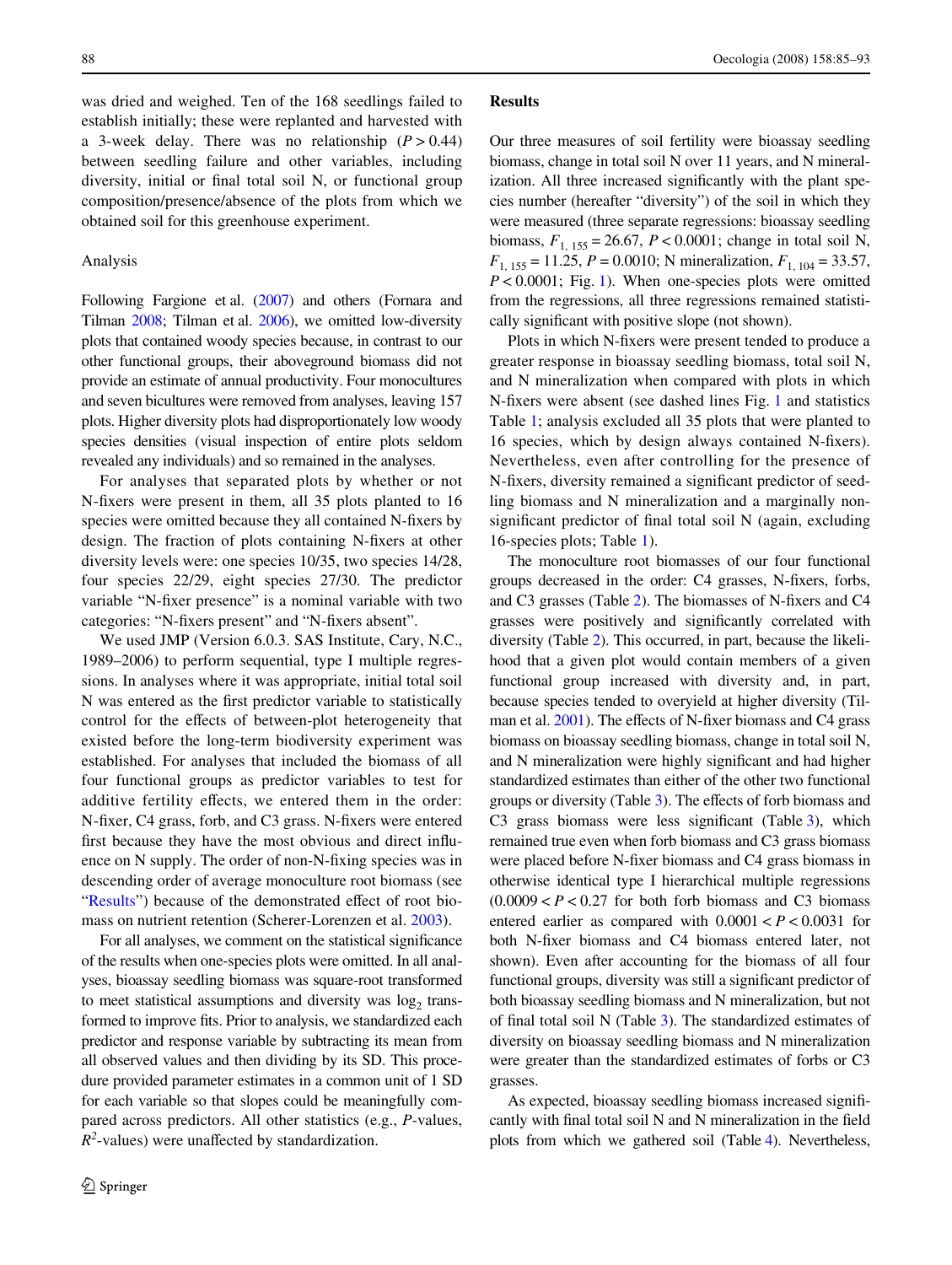

<span id="page-4-0"></span>**Fig. 1a–c** Relationship between diversity and three measures of soil fertility. **a** Bioassay results from growing *Echinacea purpurea* seedlings in a greenhouse on soil gathered from 168 plots in a 10-year-old biodiversity experiment. **b** Change in total soil N over time, from measurements before the field experiment began  $(1994; \text{ initial soil N})$  and approximately 11 years later (final soil N). **c** N mineralization, measured from additional soil samples gathered from 113 plots (Zak et al. [2003](#page-8-8)). Data points are shifted along the *x*-axis for clarity. One outlier data point  $(1, -425; \text{non-N-fixed})$  is not shown in **b**, but was included to generate the fit lines. *Open circles* represent plots without N-fixers; *closed circles* represent plots with N-fixers. 16-species plots were omitted from the fit of plots with N-fixers because there were no 16species plots without N-fixers with which to contrast them

these measures, which also increased with diversity (Fig. [1b](#page-4-0), c), did not fully capture the bioassay seedling response to diversity because diversity remained a significant predictor of bioassay seedling biomass even after controlling for final total soil N and N mineralization (Table [4\)](#page-7-2).

## **Discussion**

Although the development of soil fertility is a slow process (Poulton [1995\)](#page-8-29), soil from high-diversity experimental plant communities was significantly more fertile than soil from low-diversity experimental plant communities after only 10 years. The increase was biologically significant: on average, bioassay seedling biomass increased by 70% across the diversity gradient (Fig.  $1a$  $1a$ ). The increase was significantly dependent on final total soil N and N mineralization (Table [4\)](#page-7-2), which were themselves dependent on diversity (Fig. [1b](#page-4-0), c).

In a separate analysis, the observed increases in biomass of all four functional groups (N-fixers, C4 grasses, forbs, and C3 grasses) that occur at higher diversity (Table [2](#page-6-0)) also accounted for much of the variation in bioassay seedling biomass (Table [3](#page-6-1)), consistent with the hypothesis that the additive effects of these functional groups and their higher biomass in diverse plots was an important mechanism behind the increase in soil fertility with diversity. Nevertheless, diversity also remained a significant predictor of bioassay seedling biomass, even after statistically controlling for functional group biomass (Table [3](#page-6-1)). This result is consistent with the hypothesis that greater interactions between functional groups at higher diversity also contributed to the increase in soil fertility with diversity.

## The effect of diversity on fertility via N

N supply may have been the only factor that affected our bioassay seedling growth response to diversity. However, if N supply were solely responsible, then neither final total soil N nor N mineralization fully reflected plant-available N because diversity remained a significant predictor of bioassay seedling biomass even after controlling for either of these measures (Table [4\)](#page-7-2). This would not be surprising (Schimel and Bennett [2004](#page-8-30)) and was the initial motivation for our greenhouse study: plant available  $N$  is not fully reflected by total soil N because total soil N measures all forms of N in the soil, including microbial N and organic N. Plants have access to inorganic N in soil solution and perhaps some simple organic forms (Schimel and Bennett [2004\)](#page-8-30), but these are a small fraction of the total soil N pool. Plant-available N is more fully reflected by measures of N mineralization, which quantify the microbial release of inorganic N. However, most methods of measuring N mineralization omit interactions between living roots and soil microbes that may facilitate higher rates of N mineralization.

Previous research on our long-term biodiversity experiment, as well as similar work at other sites, has shown that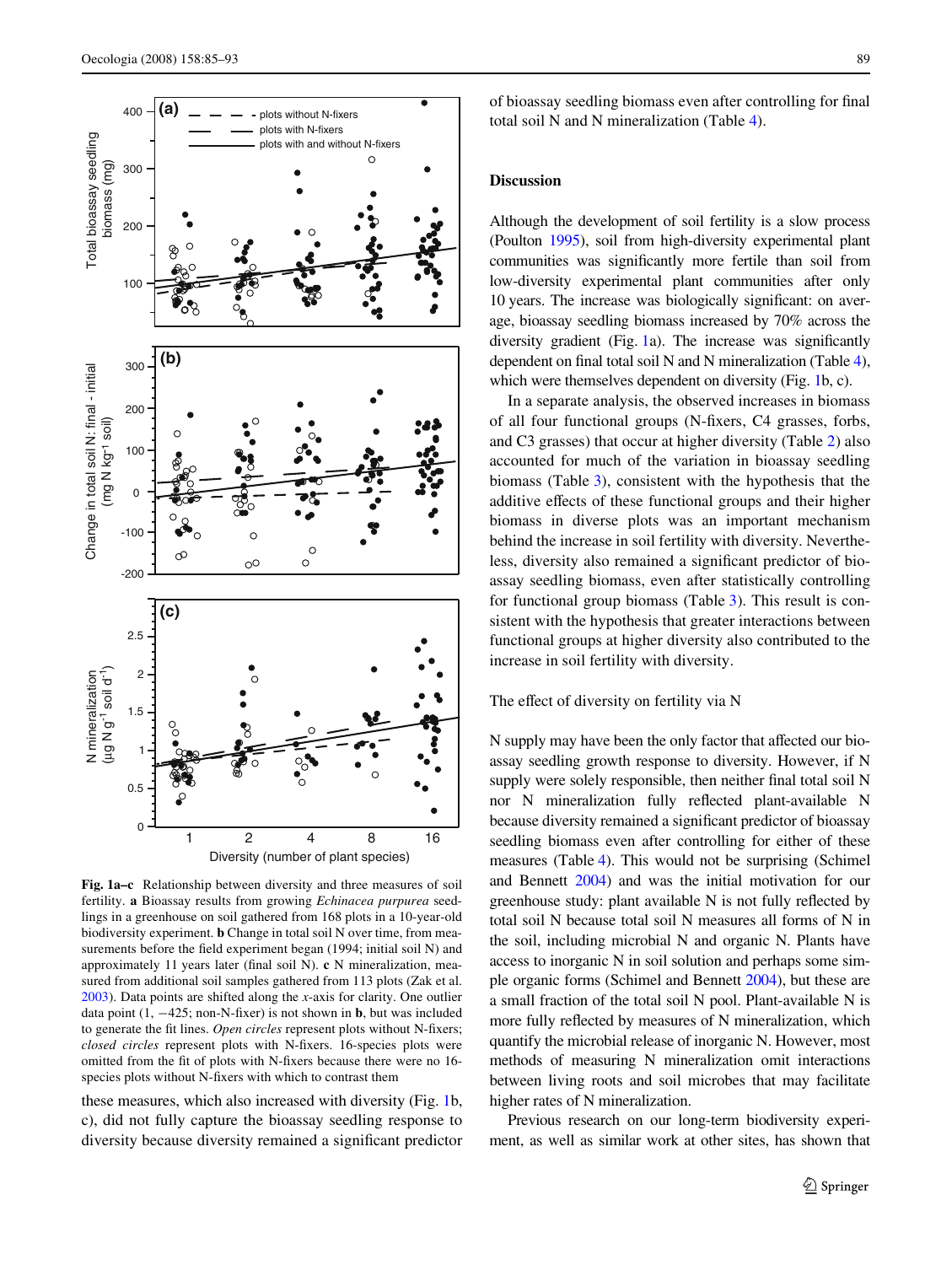| Response                                 | Variable                     | Standardized<br>estimate | F     | P        | $R^2$ |
|------------------------------------------|------------------------------|--------------------------|-------|----------|-------|
| Bioassay seedling                        | Initial total N <sup>a</sup> | 0.254                    | 9.40  | 0.0027   | 0.066 |
| biomass $(mg^{1/2})$                     | N-fixer presence             | 0.230                    | 8.27  | 0.0048   | 0.125 |
|                                          | Diversity <sup>b</sup>       | 0.276                    | 5.73  | 0.0183   | 0.165 |
| Final total soil                         | Initial total N              | 0.471                    | 48.99 | < 0.0001 | 0.272 |
| $N$ (mg $N$ kg <sup>-1</sup> soil)       | N-fixer presence             | 0.209                    | 10.35 | 0.0013   | 0.329 |
|                                          | 2.92<br>0.160<br>Diversity   | 0.09                     | 0.345 |          |       |
| N mineralization                         | Initial total N              | 0.032                    | 0.12  | 0.73     | 0.001 |
| $(\mu g N g^{-1} \text{ soil day}^{-1})$ | N-fixer presence             | 0.228                    | 7.68  | 0.0071   | 0.085 |
|                                          | Diversity                    | 0.388                    | 10.54 | 0.0018   | 0.201 |

<span id="page-5-0"></span>**Table 1** The effect of N-fixer presence on our three measures of fertility. Significant P-values shown in *bold* 

The three separate multiple regressions excluded all 35 of the 16 species plots, which by design all included N-fixing species. Variables were entered in the sequence shown (type I SS) with statistics for a given variable reflecting the inclusion of all prior variables in the regression. For each variable, numerator  $df = 1$ . Denominator *df* were 118, 118, and 73 for the three multiple regressions, respectively. The predictor variable *N-fixer presence* is a nominal variable with only two categories: "N-fixers present" and "N-fixers absent". When analyses were performed with one-species plots omitted, denominator  $df = 83$  for the first two regressions and 40 for the last regression. Diversity was no longer a significant predictor in any of the regressions (although it was a marginally non-significant predictor of bioassay seedling biomass,  $P = 0.0596$ , not shown). N-fixer presence also became a marginally non-significant predictor of N mineralization ( $P = 0.0723$ , not shown)

 $^{\rm a}$  mg N kg $^{-1}$  soil

 $\frac{b}{2} \log_2$ (treatment plant species number)

extractable N tends to decrease with diversity and/or root biomass during the growing season (Fargione and Tilman [2005;](#page-8-31) Scherer-Lorenzen et al. [2003;](#page-8-10) Spehn et al. [2005](#page-8-3); Tilman et al. [1996](#page-8-11)), which may at first seem at odds with our results showing an increase in bioassay seedling biomass, total soil N, and N mineralization with diversity (Fig. [1\)](#page-4-0). Nevertheless, they are consistent: higher diversity plant communities contain more soil organic matter and hence N (Fig. [1b](#page-4-0)) that is mineralized to a plant-available form at a faster rate (Fig. [1](#page-4-0)c), which is subsequently taken up with greater efficiency by higher root biomass (Table [2\)](#page-6-0). Thus, the pool of extractable N is smaller (as cited above) and the total amount of N in plant tissues is greater at higher diversity (Fargione et al. [2007](#page-8-19); Zak et al. [2003](#page-8-8)), when compared to low-diversity communities.

Soil fertility may have increased with diversity due to increased inputs of N. In addition to atmospheric N deposition, to which all plots were exposed equally and independently of diversity (ca. 0.6 g wet inorganic N  $m^{-2}$  year<sup>-1</sup>, NADP [2007\)](#page-8-32), additional N entered the soil via N-fixers (Mulder et al. [2002](#page-8-33); Spehn et al. [2002](#page-8-9)), which, like any of the four functional groups, were more likely to be present in diverse plots (Huston [1997](#page-8-4); Huston and McBride [2002](#page-8-34); Spehn et al. [2002;](#page-8-9) Tilman et al. [1997a](#page-8-26); Tilman et al. [2001](#page-8-7)). As expected, soil from plots without N-fixers had lower bioassay seedling biomass, lower increases in total soil N over time, and lower N mineralization than plots with N-fixers (Fig. [1](#page-5-0), Table 1). These observations suggest that much (but not all) of the increase in these measures across the diversity gradient was due to the greater likelihood that higher diversity plots would contain N-fixers.

In addition to increased inputs, fertility may have increased with diversity due to increased N retention. Because root biomass increased with diversity in this field experiment (Tilman et al. [2001](#page-8-7)), diverse plots may have lost less N because higher root biomass led to greater N uptake and thus lower leaching losses (Scherer-Lorenzen et al. [2003](#page-8-10); Tilman et al. [1996](#page-8-11)). The significant effect of C4 grasses, C3 grasses, and, to a lesser extent, forbs on bioassay seedling biomass, change in total soil N, and N mineralization (Table  $3$ ) may reflect concomitant increases in root biomass (Table [2](#page-6-0)) and thus N retention. However, diversity had a significant effect on bioassay seedling biomass and N mineralization (Table [3\)](#page-6-1), even after controlling for the biomass of all four functional groups. The significant effect of diversity in these analyses suggests that interactions among species, in addition to the presence of particular functional traits, caused greater fertility. For instance, diverse plots were more likely to contain species that use resources in a complementary manner (Loreau and Hector [2001;](#page-8-5) van Ruijven and Berendse [2005](#page-8-35)), contributing to greater root biomass and nutrient retention throughout the growing season and across the soil profile (Scherer-Lorenzen et al. [2003](#page-8-10); Tilman et al. [1996\)](#page-8-11).

## Additive and interactive effects on fertility

Additive and interactive effects both appeared to operate in the generation of soil fertility in higher diversity plots, suggesting that natural systems will benefit from both the presence of multiple functional groups and their interactions. The positive and highly significant effect of N-fixer biomass and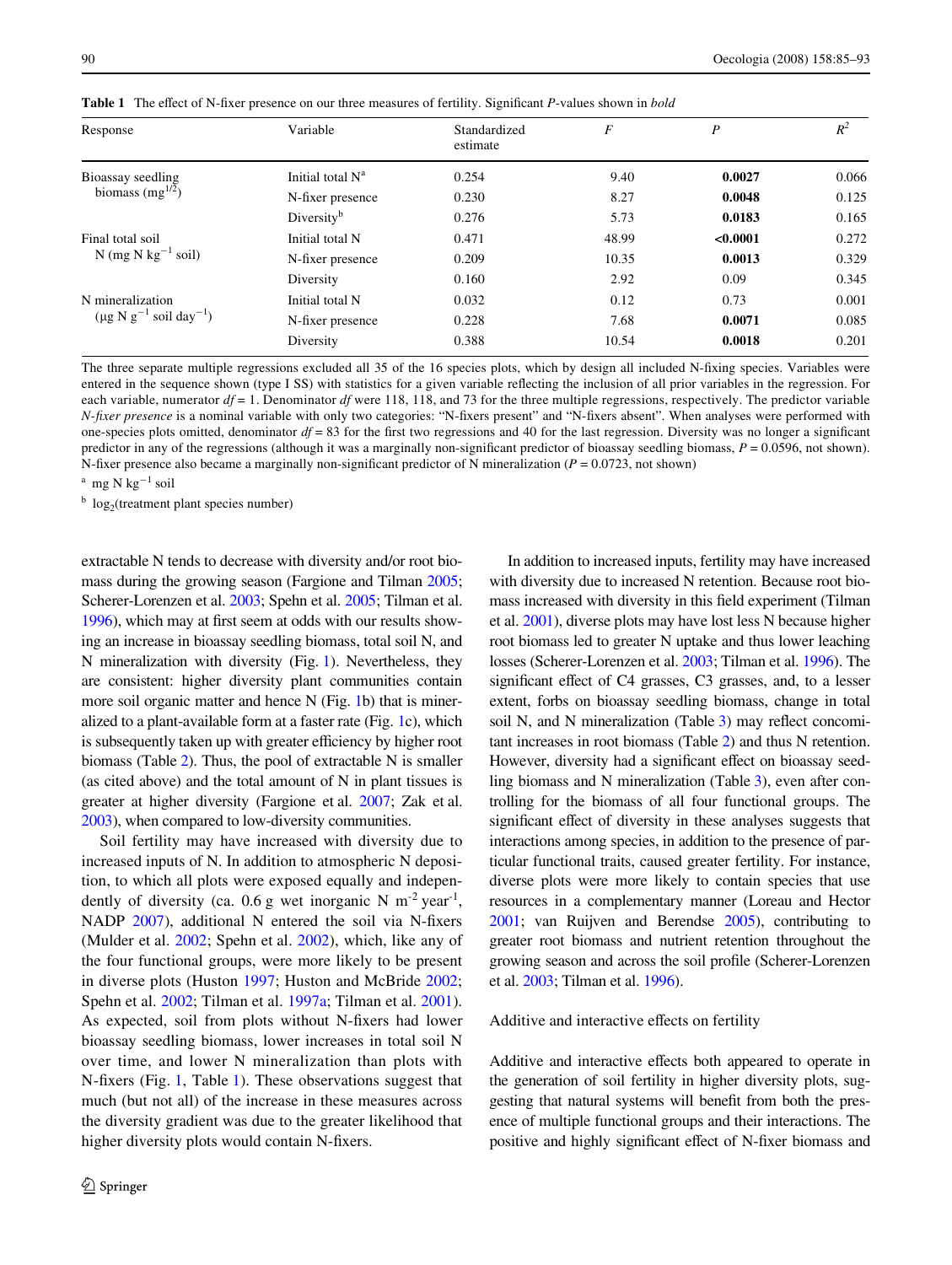<span id="page-6-0"></span>**Table 2** Monoculture root biomass  $(g m^{-2})$  by functional group with 95% confidence intervals and Pearson correlation coefficients<sup>a</sup> (*r*) between functional group biomass  $(g m^{-2})$  and diversity with *P*-values. Significant *P*-values shown in *bold* 

| Variable             | Root biomass   | Aboveground biomass<br>correlation with diversity |
|----------------------|----------------|---------------------------------------------------|
| N-fixer              | 425 (270, 580) | 0.38 (P < 0.0001)                                 |
| C <sub>4</sub> grass | 660 (465, 850) | 0.56 (P <b>0.0001</b> )                           |
| Forb                 | 305 (155, 450) | $0.14 (P = 0.08)$                                 |
| $C3$ grass           | 255 (100, 410) | $0.03 (P = 0.68)$                                 |

<sup>a</sup> For all correlations,  $n = 157$ . When correlations were calculated with one-species plots omitted,  $n = 122$ , and the statistical significance or non-significance of the correlations did not change (not shown). Only the sign of the C3 grass biomass correlation changed (but remained non-significant, not shown)

C4 grass biomass on our measures of fertility (Table [3](#page-6-1)), combined with their greater biomass in more diverse plots (Table  $2$ ), suggests that much of the positive effect of diversity on fertility (Fig. [1](#page-4-0)) was attributable to selection for these two functional groups. This is not surprising; N-fixers increased soil N and C4 grasses retained N within the system through high root biomass (Table [2\)](#page-6-0) and efficient mineral N consump-tion (Tilman and Wedin [1991](#page-8-36)). The additive effects of forbs and C3 grasses were also evident (Table [3\)](#page-6-1), though much less pronounced. Their positive effect may have been due to their effects on  $N$  retention; evidence suggests that forbs and  $C3$ grasses differ from C4 grasses in the principal depth and timing of N uptake (McKane et al. [1990](#page-8-12)). Alternatively, the apparent positive additive effect of forbs and C3 grasses may have been due to a potential bias of our test: in addition to causing increased fertility, the biomass of these functional groups may have been responding to increased fertility caused by N-fixers, C4 grasses, or interactions. Unfortunately, we cannot differentiate among these possibilities.

We note that efficient resource consumption remains an important ecosystem function regardless of resource supply. Therefore, our results do not diminish the importance of additive and interactive effects with respect to resource consumption, which likely involve different relative contri-

<span id="page-6-1"></span>**Table 3** Test for additive fertility effects of our functional groups (as revealed by the significant effect of their biomasses) and interactive fertility effects (as revealed by the significant effect of diversity) on our three measures of soil fertility. Significant *P*-values shown in *bold* 

| Response                                                     | Variable <sup>a</sup>           | Standardized<br>estimate | $\cal F$ | $\boldsymbol{P}$ | $R^2$ |
|--------------------------------------------------------------|---------------------------------|--------------------------|----------|------------------|-------|
| Bioassay seedling<br>biomass $(mg^{1/2})$                    | Initial total N <sup>b</sup>    | 0.235                    | 11.82    | 0.0008           | 0.057 |
|                                                              | N-fixer biomass <sup>c</sup>    | 0.219                    | 10.22    | 0.0017           | 0.107 |
|                                                              | $C4$ grass biomass <sup>c</sup> | 0.318                    | 16.90    | < 0.0001         | 0.189 |
|                                                              | Forb biomass <sup>c</sup>       | 0.192                    | 7.67     | 0.0063           | 0.226 |
|                                                              | $C3$ biomass <sup>c</sup>       | 0.143                    | 4.25     | 0.0409           | 0.246 |
|                                                              | Diversity <sup>d</sup>          | 0.206                    | 5.62     | 0.0191           | 0.274 |
| Final total soil                                             | Initial total N                 | 0.606                    | 127.71   | < 0.0001         | 0.388 |
| N (mg N $kg^{-1}$ soil)                                      | N-fixer biomass                 | 0.254                    | 22.49    | < 0.0001         | 0.457 |
|                                                              | C4 grass biomass                | 0.233                    | 14.87    | 0.0002           | 0.502 |
|                                                              | Forb biomass                    | 0.070                    | 1.69     | 0.20             | 0.507 |
|                                                              | C <sub>3</sub> biomass          | 0.180                    | 11.10    | 0.0011           | 0.541 |
|                                                              | Diversity                       | 0.070                    | 1.05     | 0.31             | 0.544 |
| N mineralization<br>$(\mu g N g^{-1} \text{ soil day}^{-1})$ | Initial total N                 | 0.143                    | 2.26     | 0.14             | 0.015 |
|                                                              | N-fixer biomass                 | 0.351                    | 15.76    | 0.0001           | 0.123 |
|                                                              | C4 grass biomass                | 0.386                    | 17.51    | < 0.0001         | 0.243 |
|                                                              | Forb biomass                    | 0.078                    | 0.98     | 0.32             | 0.250 |
|                                                              | C <sub>3</sub> biomass          | 0.159                    | 3.76     | 0.0554           | 0.276 |
|                                                              | Diversity                       | 0.274                    | 6.84     | 0.0103           | 0.322 |
|                                                              |                                 |                          |          |                  |       |

<sup>a</sup> Variables were entered in the sequence shown (type I SS) with statistics for a given variable reflecting the inclusion of all prior variables in the regression. For each variable, numerator  $df = 1$ . Denominator  $df$  were 150, 150, and 99 for the three multiple regressions, respectively. We note that with one exception, the statistical significance or non-significance of the results did not change when we altered the order of the non-N-fixers to any of the five remaining permutations. When C3 biomass was moved to an earlier position, its significance in the bioassay seedling biomass regression became non-significant  $(0.08 < P < 0.19)$ . When analyses were performed in the order shown with one-species plots omitted, denominator  $df = 115$  for the first two regressions and 66 for the last regression. Nevertheless, the statistical significance or non-significance of only two predictors across all three regressions changed: C4 grass biomass and diversity became non-significant predictors of N mineralization (not shown)

 $^{\rm b}$  mg N kg $^{-1}$  soil

 $\rm c~g~m^{-2}$ 

 $d \log_2$ (treatment plant species number)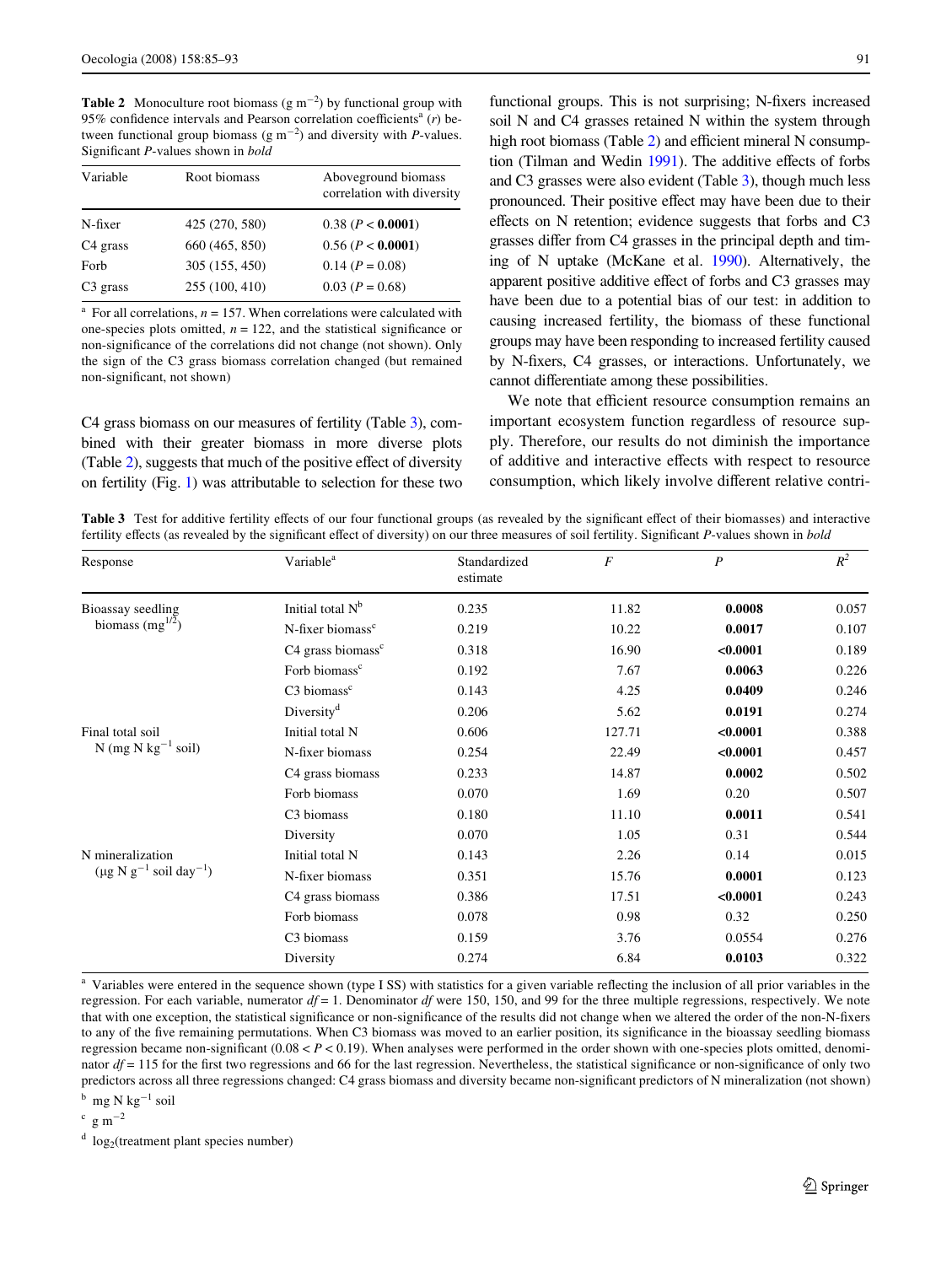|     | Variable <sup>a</sup>         | Standardized<br>estimate | F     | P        | $R^2$ |
|-----|-------------------------------|--------------------------|-------|----------|-------|
| (1) | Final total soil $N^b$        | 0.438                    | 39.33 | < 0.0001 | 0.187 |
|     | Diversity <sup>c</sup>        | 0.285                    | 16.46 | < 0.0001 | 0.266 |
| (2) | N mineralization <sup>d</sup> | 0.298                    | 11.88 | 0.0008   | 0.095 |
|     | Diversity                     | 0.277                    | 9.79  | 0.0023   | 0.174 |
| (3) | Final total soil N            | 0.494                    | 29.87 | < 0.0001 | 0.212 |
|     | N mineralization              | 0.109                    | 1.38  | 0.2428   | 0.222 |
|     | Diversity                     | 0.233                    | 7.71  | 0.0065   | 0.276 |
|     |                               |                          |       |          |       |

<span id="page-7-2"></span>**Table 4** Three separate multiple regressions of the dependence of bioassay seedling biomass (mg<sup> $\frac{1}{2}$ </sup>) on measures of N availability

<sup>a</sup> Variables were entered in the sequence shown (type I SS) with  $R^2$ values reflecting the inclusion of all prior variables. For each variable, numerator  $df = 1$ . Denominator  $df$  were 154, 103, and 102 for the three separate multiple regressions, respectively. When analyses were performed in the order shown with one-species plots omitted, denominator *df* were 119, 70, and 69 for the three separate multiple regressions, respectively. Nevertheless, the statistical significance or non-significance of the predictors did not change (not shown)

 $^{\rm b}$  mg N kg $^{-1}$  soil

 $\frac{c}{2}$  log<sub>2</sub>(treatment plant species number)

 $^d$  µg N g<sup>-1</sup> soil day<sup>-1</sup>

butions from different species or functional groups (Hector and Bagchi [2007\)](#page-8-37).

Limitations of the present study: the possible effect of diversity on fertility via microbes

N-fixing bacteria were clearly implicated as important contributors to the observed fertility effect in our experiment. Although it was not our goal to test for it, other microbes may also have influenced soil fertility across the diversity gradient. Plant diversity might have affected mycorrhizal fungi diversity or abundances (Wolf et al. [2003;](#page-8-38) but see Waldrop et al. [2006\)](#page-8-39) such that the soil we collected from lower diversity plots lacked mutualistic mycorrhizal fungi or contained parasitic mycorrhizal fungi (Klironomos [2003](#page-8-16)). Lata et al. [\(2003](#page-8-40)) demonstrated that after 3 months' growth in the absence of mycorrhizal fungi, the survival of *E. pallida*, a species in the same genus as our bioassay seedling species, was only 58% as compared to  $\sim 85\%$  in the presence of different fungal inocula. This suggests that perhaps our bioassay seedling species, *E. purpurea*, also benefits from mycorrhizal fungi. Because only 6% of our seedlings did not initially survive; because survival was unrelated to diversity; and because the seedlings planted in their place survived without exception, it does not appear that essential fungal symbionts were lacking in our greenhouse study. However, we did not assay mycorrhizal infection and thus cannot reject the possibility that differences in mycorrhizal fungi composition, correlated with the diversity gradient, influenced fertility.

Additionally, synergies between N-fixing bacteria and differential mycorrhizal fungal communities across the diversity gradient may have enhanced N-fixation at higher diversity as a result of greater P uptake (Azcon et al. [1991](#page-7-3)). Soil from lower diversity plots might also have contained a greater abundance of soil pathogens (Knops et al. [1999;](#page-8-17) Mitchell et al. [2002](#page-8-18)). However, we specifically selected an assay seedling species whose genus was not present at our study site, reducing the chance that any of its host-specific pathogens would be present or, if present, would be correlated with the diversity gradient. Nevertheless, the indirect effects of diversity on plant growth as mediated by changes in microbial mutualists and pathogens warrant further study (van der Heijden et al. [2008\)](#page-8-41).

# Conclusion

Our results extend those of Zak et al. [\(2003](#page-8-8)), who demonstrated that rates of N mineralization increased with experimental plant species diversity. Bioassay seedling biomass and change in total soil N, two alternative measures of soil fertility, also increased significantly with diversity (Fig. [1](#page-4-0)). Together, the additive effects of functional groups at higher diversity, most notably N-fixers and C4 grasses, and greater interactions among functional groups at higher diversity drove this "fertility effect." To the extent that these same mechanisms operate in other systems, the contribution of fertility to the overall positive diversity-productivity relationship will increase over time. Thus, our study underscores the potential benefits of managing for diversity in natural or agricultural habitats and demonstrates that just as some species-poor habitats can lose fertility in a matter of years (Ewel et al. [1991;](#page-8-42) Templer et al. [2005](#page-8-43)), some speciesrich habitats can gain fertility in a matter of years (Fig. [1;](#page-4-0) Templer et al. [2005](#page-8-43)).

**Acknowledgements** We thank T. Mielke, J. Hudgson, L. Spellen, C. Essenberg, and an intrepid crew of Cedar Creek interns for their help collecting these data, and we thank S. Hobbie and anonymous reviewers for comments that improved the manuscript. Funding for this project was provided by the National Science Foundation (NSF/DEB 0080382 and NSF/DEB 9629566) and the Andrew Mellon Foundation. This experiment complies with the current laws of the United States of America.

## **References**

- <span id="page-7-3"></span>Azcon R, Rubio R, Barea JM (1991) Selective interactions between different species of mycorrhizal fungi and *Rhizobium meliloti* strains, and their effects on growth,  $N_2$ -fixation (15 N) and nutrition of *Medicago sativa* L. New Phytol 117:399–404
- <span id="page-7-0"></span>Balvanera P et al (2006) Quantifying the evidence for biodiversity effects on ecosystem functioning and services. Ecol Lett 9:1146–1156
- <span id="page-7-1"></span>Bartelt-Ryser J, Joshi J, Schmid B, Brandl H, Balser T (2005) Soil feedbacks of plant diversity on soil microbial communities and